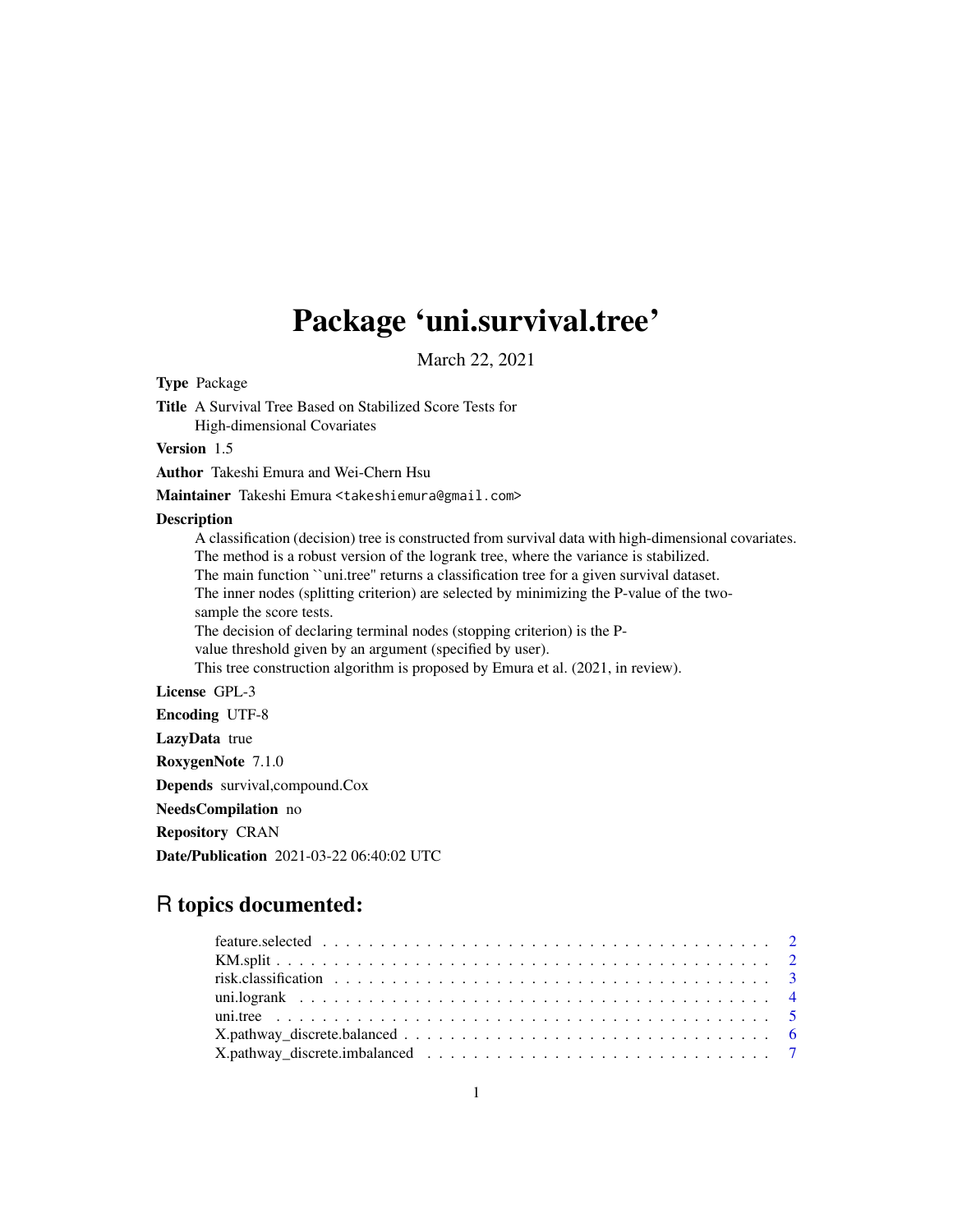#### <span id="page-1-0"></span>**Index** [8](#page-7-0) **8**

feature.selected *The names of features that are selected in a tree*

#### Description

The function returns the names of features (covariates) that are selected as the internal nodes of a tree. Only the names of the covariates are shown by excluding the cutt-off values.

#### Usage

feature.selected(tree)

#### Arguments

tree :an object made from the "uni.tree" function

#### Details

The outputs show important features for predicting survival outcomes.

#### Value

An array of characters that are the names from those covariates selected in the tree

#### Examples

```
data(Lung,package="compound.Cox")
train_Lung=Lung[which(Lung[,"train"]==TRUE),] #select training data
t.vec=train_Lung[,1]
d.vec=train_Lung[,2]
x.mat=train_Lung[,-c(1,2,3)]
res=uni.tree(t.vec,d.vec,x.mat,P.value=0.01,d0=0.01,S.plot=FALSE,score=TRUE)
feature.selected(res)
```
KM.split *Kaplan-Meier estimator of binary splitting*

#### Description

Given a cut-off-point and selected covariate, return the survival curve for binary classification and the P-value of two sample log-rank test.

#### Usage

KM.split(t.vec, d.vec, X.mat, x.name, cutoff)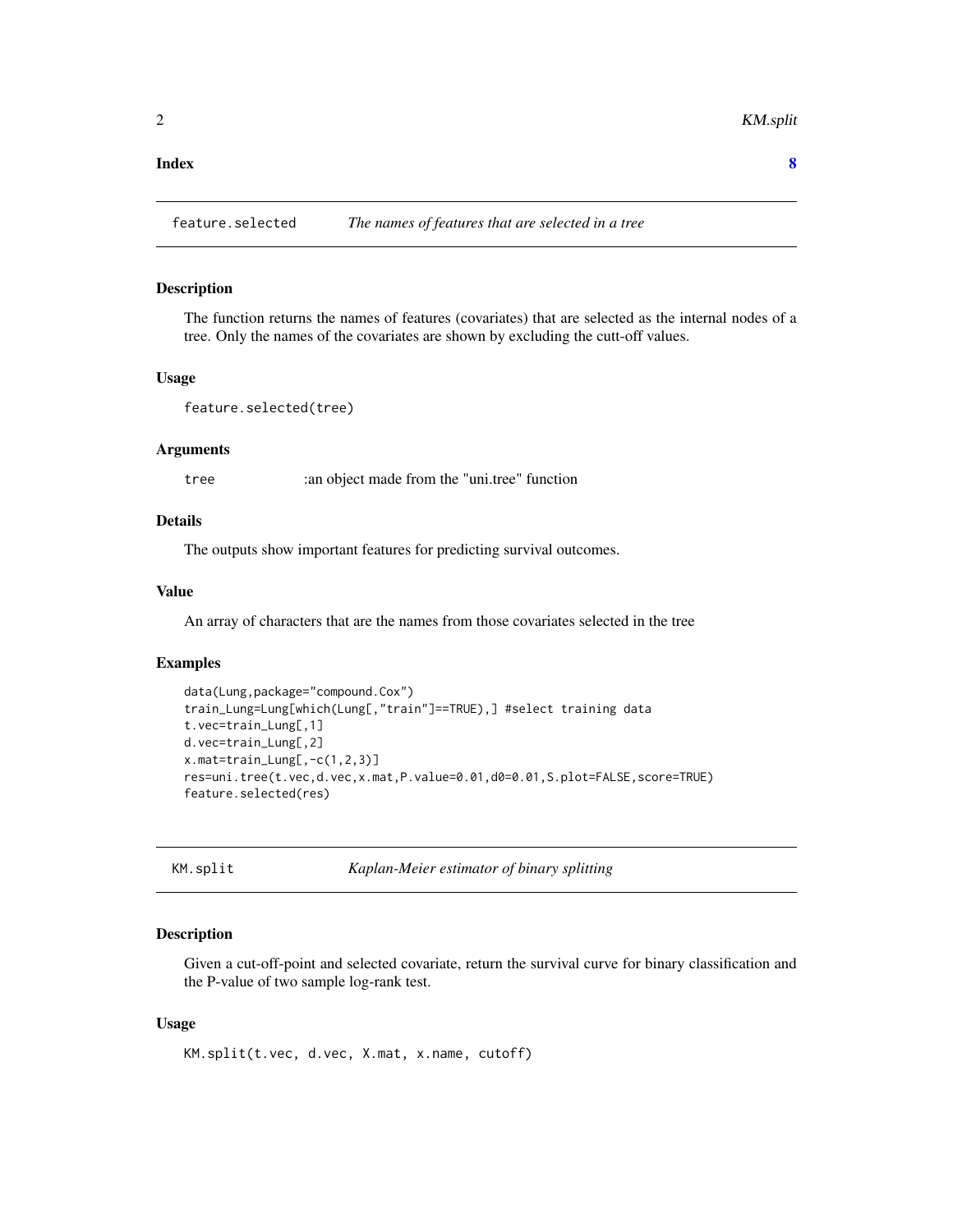#### <span id="page-2-0"></span>risk.classification 3

#### Arguments

| t.vec  | :Vector of survival times (time to either death or censoring)                                 |
|--------|-----------------------------------------------------------------------------------------------|
| d.vec  | :Vector of censoring indicators $(1=$ death, $0=$ censoring)                                  |
| X.mat  | in by p matrix of covariates, where n is the sample size and p is the number of<br>covariates |
| x.name | the name of covariate                                                                         |
| cutoff | :cut-off-point                                                                                |

#### Value

P-value of two sample logrank test and a plot of two KM estimates

#### Examples

```
data(Lung,package="compound.Cox")
train_Lung=Lung[which(Lung[,"train"]==TRUE),] #select training data
t.vec=train_Lung[,1]
d.vec=train_Lung[,2]
x.mat=train_Lung[,-c(1,2,3)]
KM.split(t.vec,d.vec,x.mat,x.name="ANXA5",cutoff=1)
```
risk.classification *The risk ranks of the samples predicted by a tree*

#### Description

The function returns the ranks (1=the lowest risk, 2=the 2nd lowest risk, ..., k=the highest risk) predicted for the samples.

#### Usage

```
risk.classification(tree, X.mat)
```
#### Arguments

| tree  | an object made from the "unitree" function                                                                     |
|-------|----------------------------------------------------------------------------------------------------------------|
| X.mat | in by p matrix of covariates from the samples, where n is the sample size and p<br>is the number of covariates |

#### Details

If the tree has k terminal nodes, then the response 1 respresents the lowest risk and k represents the highest risk.

#### Value

A vector of integers, 1, 2, ..., k, that represent the ranks predicted for the samples.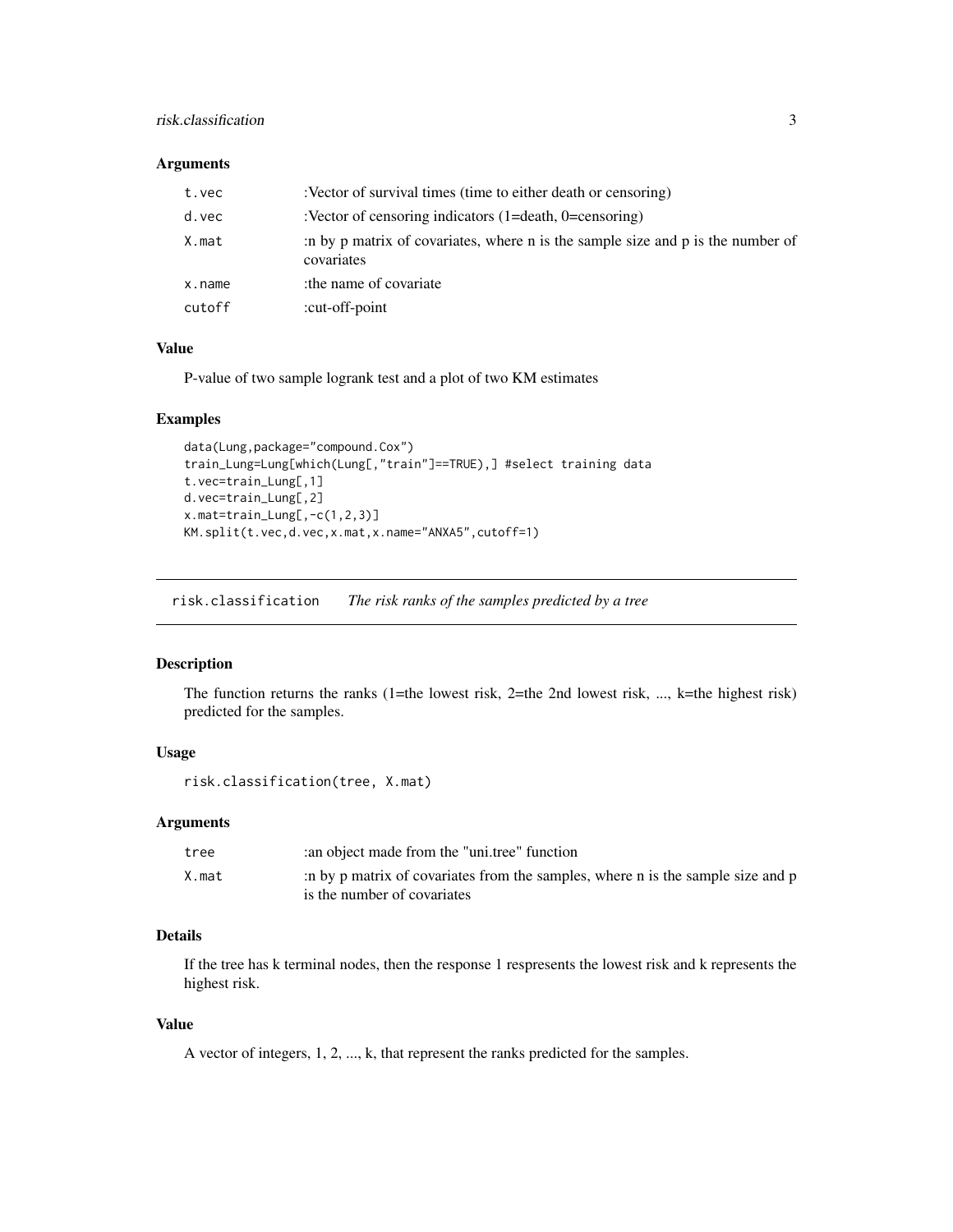#### Examples

```
data(Lung,package="compound.Cox")
train_Lung=Lung[which(Lung[,"train"]==TRUE),] #select training data
t.vec=train_Lung[,1]
d.vec=train_Lung[,2]
x.mat=train_Lung[,-c(1,2,3)]
res=uni.tree(t.vec,d.vec,x.mat,P.value=0.01,d0=0.01,S.plot=FALSE,score=TRUE)
risk.classification(res,x.mat)
```
uni.logrank *Univariate binary splits by the logrank test*

#### Description

The output is the summary of significance tests for binary splits, where the cut-off values are optimized for each covariate.

#### Usage

uni.logrank(t.vec, d.vec, X.mat)

#### Arguments

| t.vec | :Vector of survival times (time to either death or censoring)                                 |
|-------|-----------------------------------------------------------------------------------------------|
| d.vec | :Vector of censoring indicators $(1=$ death, $0=$ censoring)                                  |
| X.mat | :n by p matrix of covariates, where n is the sample size and p is the number of<br>covariates |

#### Details

The output can be used to construct a logrank tree.

#### Value

A dataframe containing:

Pvalue: the P-value of the two-sample logrank test, where the cut-off value is optimized

cut\_off\_point: the optimal cutt-off values of the binary splits given a feature

left.sample.size: the sample size of a left child node

right.sample.size: the sample size of a right child node

#### Examples

```
data(Lung,package="compound.Cox")
train_Lung=Lung[which(Lung[,"train"]==TRUE),] #select training data
t.vec=train_Lung[,1]
d.vec=train_Lung[,2]
x.mat=train_Lung[,-c(1,2,3)]
uni.logrank(t.vec,d.vec,x.mat)
```
<span id="page-3-0"></span>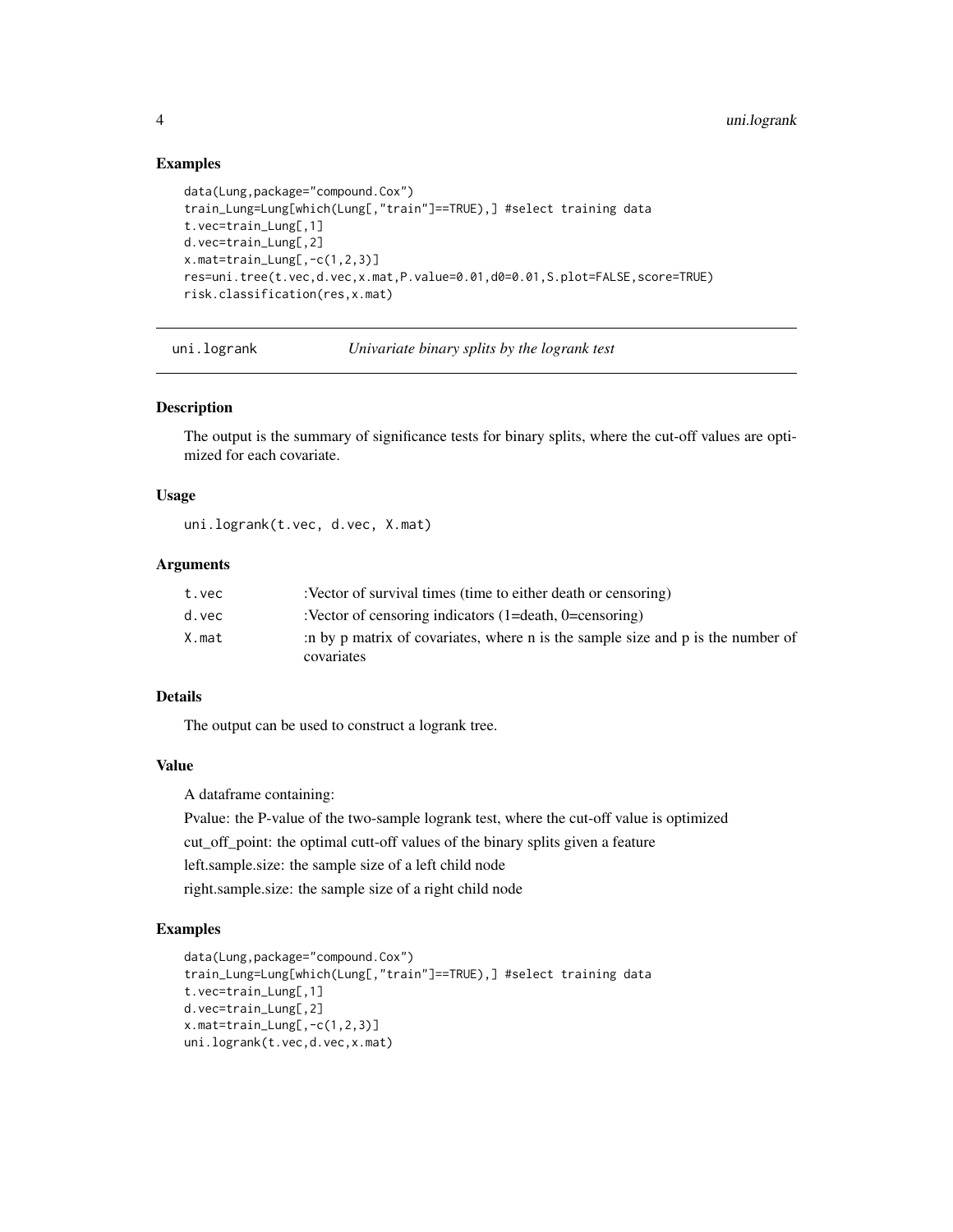<span id="page-4-0"></span>

#### Description

This function returns a classification (decision) tree for a given survival dataset. The decision of making inner nodes (splitting criterion) is based on the univariate score tests. The decision of declaring terminal nodes (stopping criterion) is the P-value threshold given by an argument. This tree construction algorithm is proposed by Emura et al. (2021).

#### Usage

```
uni.tree(
  t.vec,
  d.vec,
  X.mat,
  P-value = 0.01,d0 = 0.01,
  S.plot = FALSE,
  score = TRUE
)
```
#### Arguments

| t.vec   | :Vector of survival times (time to either death or censoring)                                            |
|---------|----------------------------------------------------------------------------------------------------------|
| d.vec   | :Vector of censoring indicators $(1=$ death, $0=$ censoring)                                             |
| X.mat   | in by p matrix of covariates (features), where n is the sample size and p is the<br>number of covariates |
| P.value | the threshold of P-value for stop splitting (stopping criterion)                                         |
| d0      | : A positive constant to stabilize the variance of score statistics (Witten $\&$ Tib-<br>shirani 2010)   |
| S.plot  | :call for plot the KM estimator for each split                                                           |
| score   | : $TRUE = score test$ (Emura et al. 2019); $FALSE = log-rank test$                                       |

#### Details

In order to stabilize the univariate score tests, a small value "d0" is added to the variance of the score statistics (Witten and Tibshirani 2010). d0=0 corresponds to the logrank test. To perform a large number of the score tests, the "compound.Cox" packages (Emura et al.2019) is applied with d0 as a option.

#### Value

A nested list describing a classification tree, consisting of inner nodes and terminal node.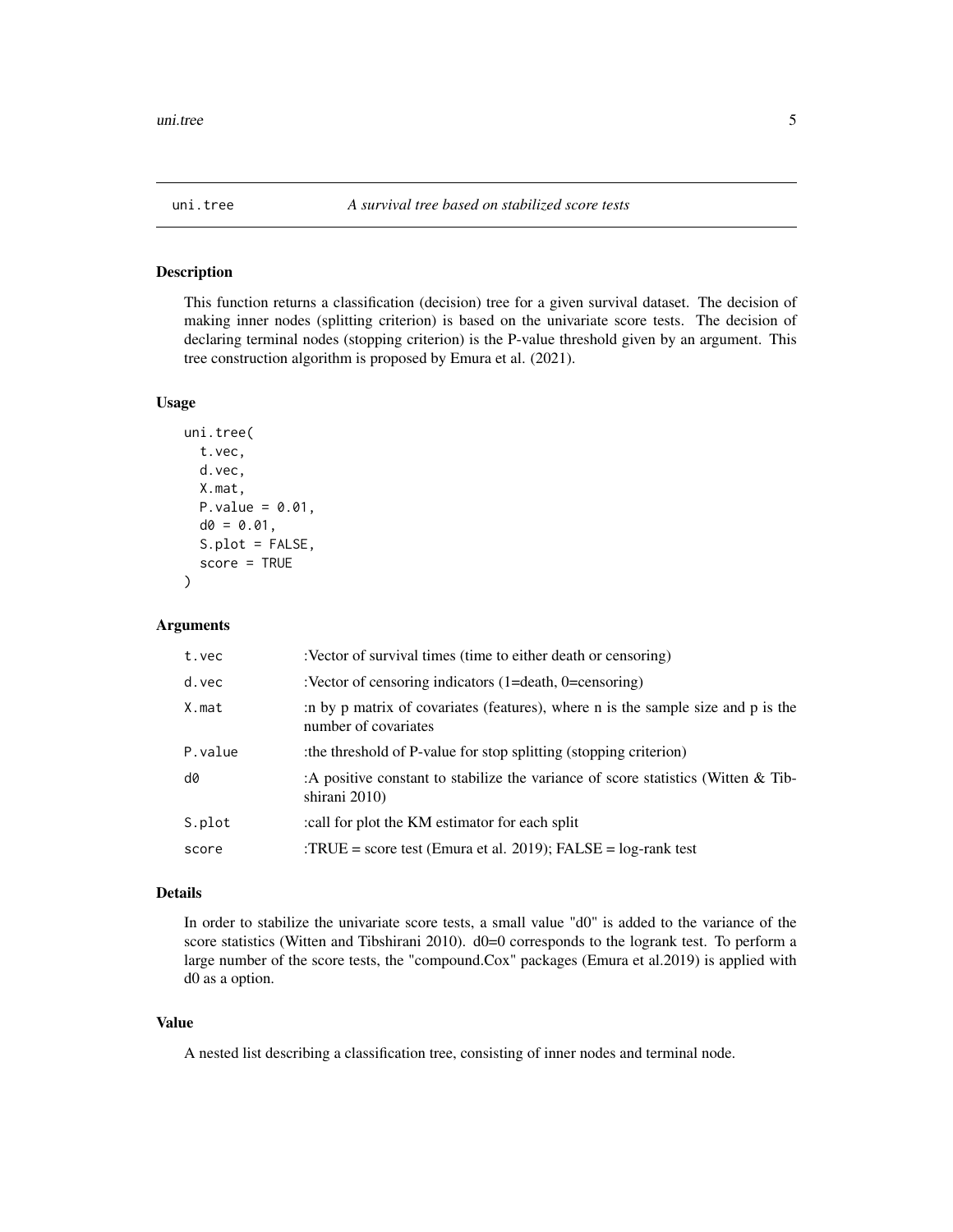#### <span id="page-5-0"></span>References

Emura T, Hsu WC, Chou WC (2021). A survival tree based on stabilized score tests for highdimensional covariates, in review

Emura T, Matsui S, Chen HY (2019). compound.Cox: Univariate Feature Selection and Compound Covariate for Predicting Survival, Computer Methods and Programs in Biomedicine 168: 21-37.

Witten DM, Tibshirani R (2010) Survival analysis with high-dimensional covariates. Stat Method Med Res 19:29-51

#### Examples

```
data(Lung,package="compound.Cox")
train_Lung=Lung[which(Lung[,"train"]==TRUE),] #select training data
t.vec=train_Lung[,1]
d.vec=train_Lung[,2]
x.mat=train_Lung[,-c(1,2,3)]
uni.tree(t.vec,d.vec,x.mat,P.value=0.01,d0=0.01,S.plot=FALSE,score=TRUE)
```
X.pathway\_discrete.balanced

*Generate a matrix of gene expressions (discrete version of X.pathway() against to Emura (2012)) in the presence of gene pathways*

#### **Description**

Generate a matrix of gene expressions in the presence of gene pathways, we first produce the matrix by X.pathway(Emura et al. 2012), then we change each value to  $1 \sim 4$  depend on the quantile.

#### Usage

X.pathway\_discrete.balanced(n, p, q1, q2, rho1 = 0.5, rho2 = 0.5)

#### Arguments

|      | : the number of individuals (sample size)          |
|------|----------------------------------------------------|
| р    | the number of genes                                |
| q1   | the number of genes in the first pathway           |
| q2   | the number of genes in the second pathway          |
| rho1 | the correlation coefficient for the first pathway  |
| rho2 | the correlation coefficient for the second pathway |

#### Value

X n by p matrix of gene expressions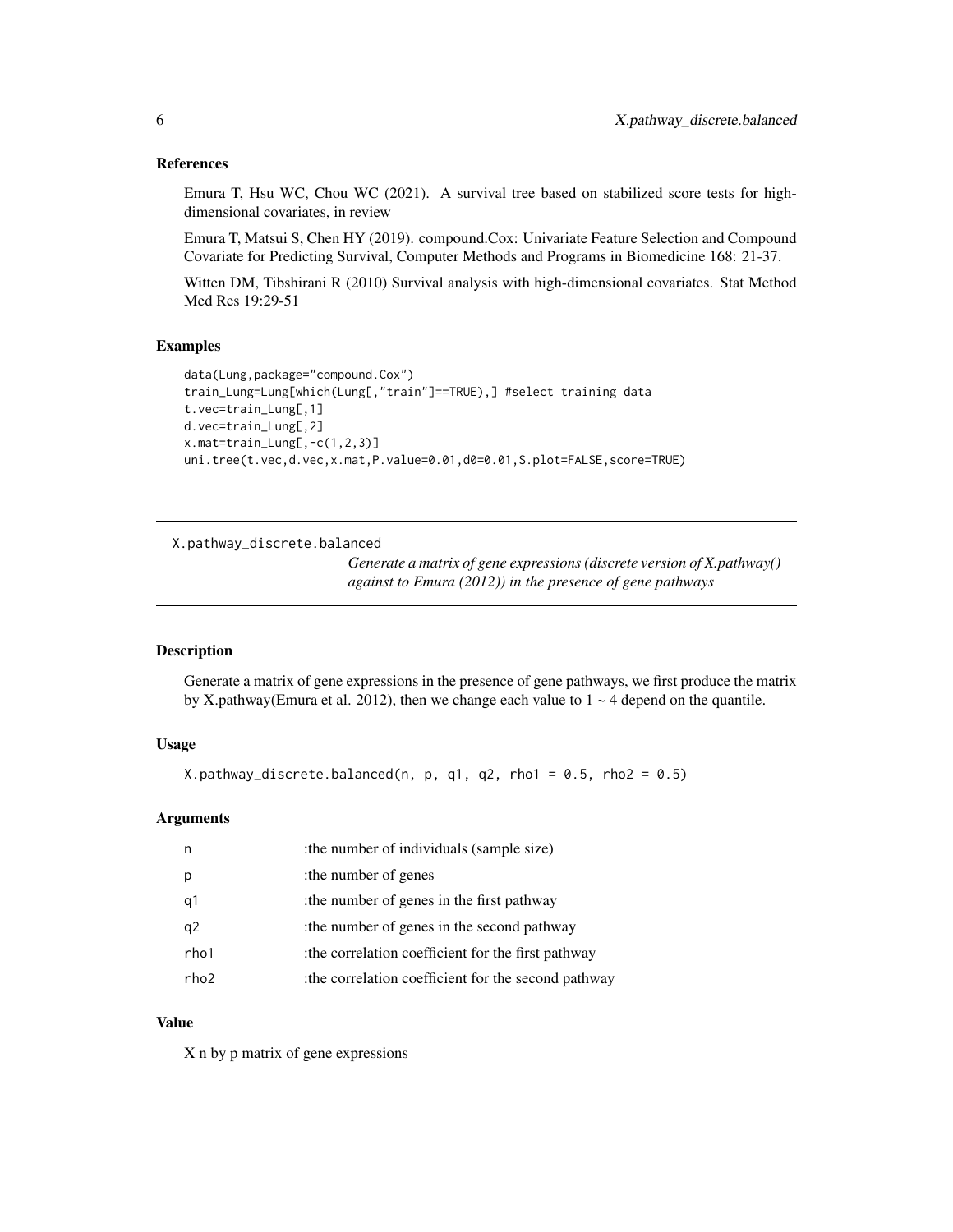#### <span id="page-6-0"></span>References

Emura T, Chen YH, Chen HY (2012). Survival Prediction Based on Compound Covariate under Cox Proportional Hazard Models. PLoS ONE 7(10): e47627. doi:10.1371/journal.pone.0047627

#### Examples

```
## generate 6 gene expressions from 10 individuals
X.pathway_discrete.balanced(n=10,p=6,q1=2,q2=2,rho1=0.5,rho2=0.5)
```

```
X.pathway_discrete.imbalanced
```
*Generate a matrix of unbalance gene expressions (discrete version of X.pathway() against to Emura (2012)) in the presence of gene pathways*

#### Description

Generate a matrix of gene expressions in the presence of gene pathways, we first produce the matrix by X.pathway(Emura et al. 2012), then we change each value to  $1 \sim 3$  depend on the quantile and randomly replace a element to 4 in the last  $p-(q1+q2)$  column for each row.

#### Usage

```
X.pathway_discrete.imbalanced(n, p, q1, q2, rho1 = 0.5, rho2 = 0.5)
```
#### **Arguments**

| n,   | : the number of individuals (sample size)           |
|------|-----------------------------------------------------|
| p    | the number of genes                                 |
| q1   | the number of genes in the first pathway            |
| q2   | the number of genes in the second pathway           |
| rho1 | the correlation coefficient for the first pathway   |
| rho2 | :the correlation coefficient for the second pathway |

#### Value

X n by p matrix of gene expressions

#### References

Emura T, Chen YH, Chen HY (2012). Survival Prediction Based on Compound Covariate under Cox Proportional Hazard Models. PLoS ONE 7(10): e47627. doi:10.1371/journal.pone.0047627

#### Examples

```
## generate 6 gene expressions from 10 individuals
X.pathway_discrete.imbalanced(n=10,p=6,q1=2,q2=2,rho1=0.5,rho2=0.5)
```